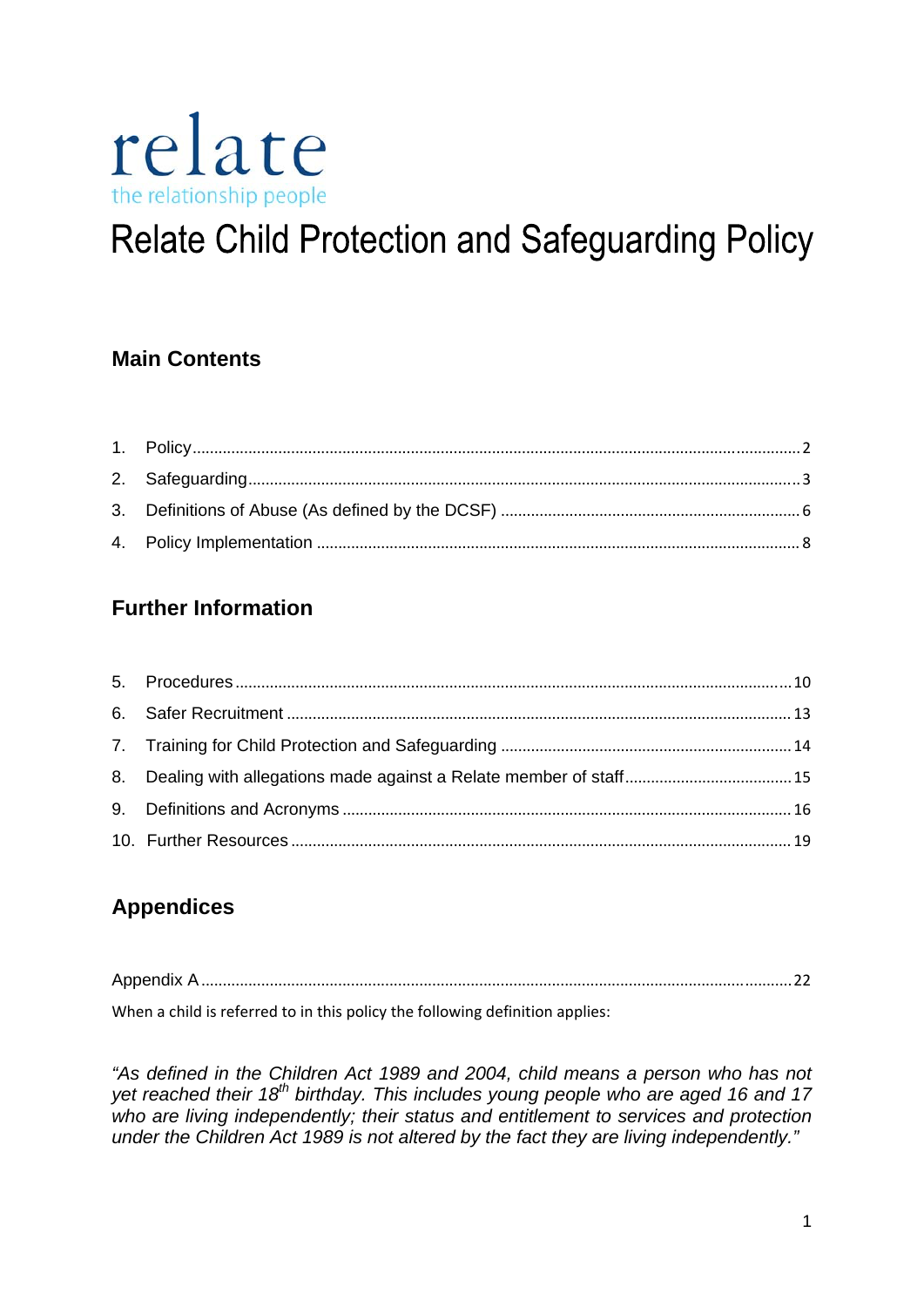# <span id="page-1-0"></span>**1. Policy**

- 1.1. This policy applies to all children who use Relate services and premises, have contact with Relate members of staff, and are in any other way brought to the attention of Relate through any of Relate's services.
- 1.2. Relate recognises that it has an important part to play in safeguarding the welfare of children and preventing their abuse in accordance with the Every Child Matters Strategy in England, the Welsh Assembly Guidance on Safeguarding and the Isle of Man Safeguarding Children Board.
- 1.3. Relate and all Relate personnel shall make the safety and protection from harm of children their highest priority**.**
- 1.4. The welfare of children is paramount and overrides all other policies.
- 1.5. All children without exception have the right to protection from abuse
- 1.6. All suspicions and allegations of abuse will be taken seriously and responded to swiftly and appropriately.
- 1.7. Relate and Relate personnel must never keep concerns about a child's safety to themselves. No member of Relate personnel is competent to deal with the assessment of risk to children or the investigation of child abuse or the protection of children which is the responsibility of statutory authorities specialising in this area. All Relate personnel are obliged to consult about any concerns about a child's safety as set out within this document.
- 1.8. The police and Children's Social Care (services) have the primary responsibility in the field of child protection. The Children Act 1989 places a duty on local authorities to take steps to protect children in appropriate circumstances and confers certain powers to the police in order that they can take action to protect children. However, all Relate personnel who come into contact with children in their work have a duty to safeguard and promote the welfare of children.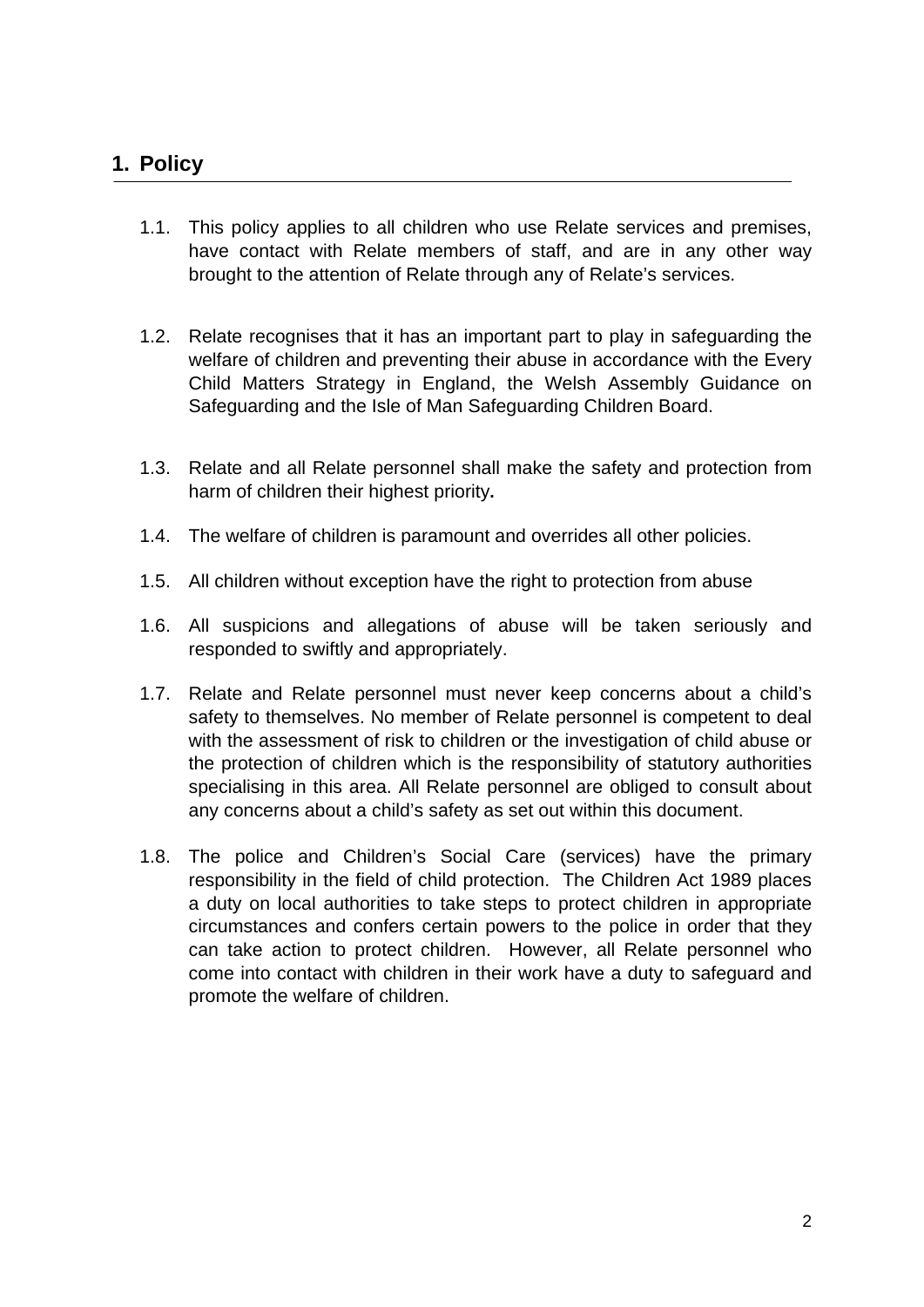# <span id="page-2-0"></span>**2. Safeguarding**

- 2.1. Relate regards the safeguarding of children with utmost priority. The Children Act 1989 and 2004, through the *Stay Safe* outcome of the Every Child Matters Change for Children Programme, and Welsh Assembly Guidance, places a duty on organisations to safeguard and promote the well being of children and young people. In Relate this means that we will ensure that all personnel who work with or on behalf of children and young people are competent, confident and safe to do so.
- 2.2. In the document *Working Together to Safeguard Children (2006 HM Government)* Paragraph 2.151 states:
	- *2.151 Organisations in the voluntary and private sectors that work with children need to have the arrangements described in paragraph 2.8 in place the same way as organisations in the public sector, and need to work effectively with LSCBs.*

The requirements specified in *Working Together to Safeguard Children (2006 HM Government paragraph 2.8)* are addressed in this Policy and Procedure document as detailed below:

*Common Features of Working Together to Safeguard Children and Relate's Child Protection & Safeguarding Policy* 

- *2.8 To fulfil their commitment to safeguard and promote the welfare of children, all organisations that provide services for, or work with, children must have:* 
	- *clear priorities for promoting the safeguarding and promoting the welfare of children, explicitly stated in strategic policy documents.*
	- Relate: Addressed by paragraphs 1.3, 1.4, 1.5 of this document.
		- *a clear commitment by senior management to the importance of safeguarding and promoting children's welfare.*
	- Relate: This policy is endorsed by Council (Relate's Governing body),,and the Senior Management Team of Relate, and will be implemented by all personnel of Relate Central Office and Relate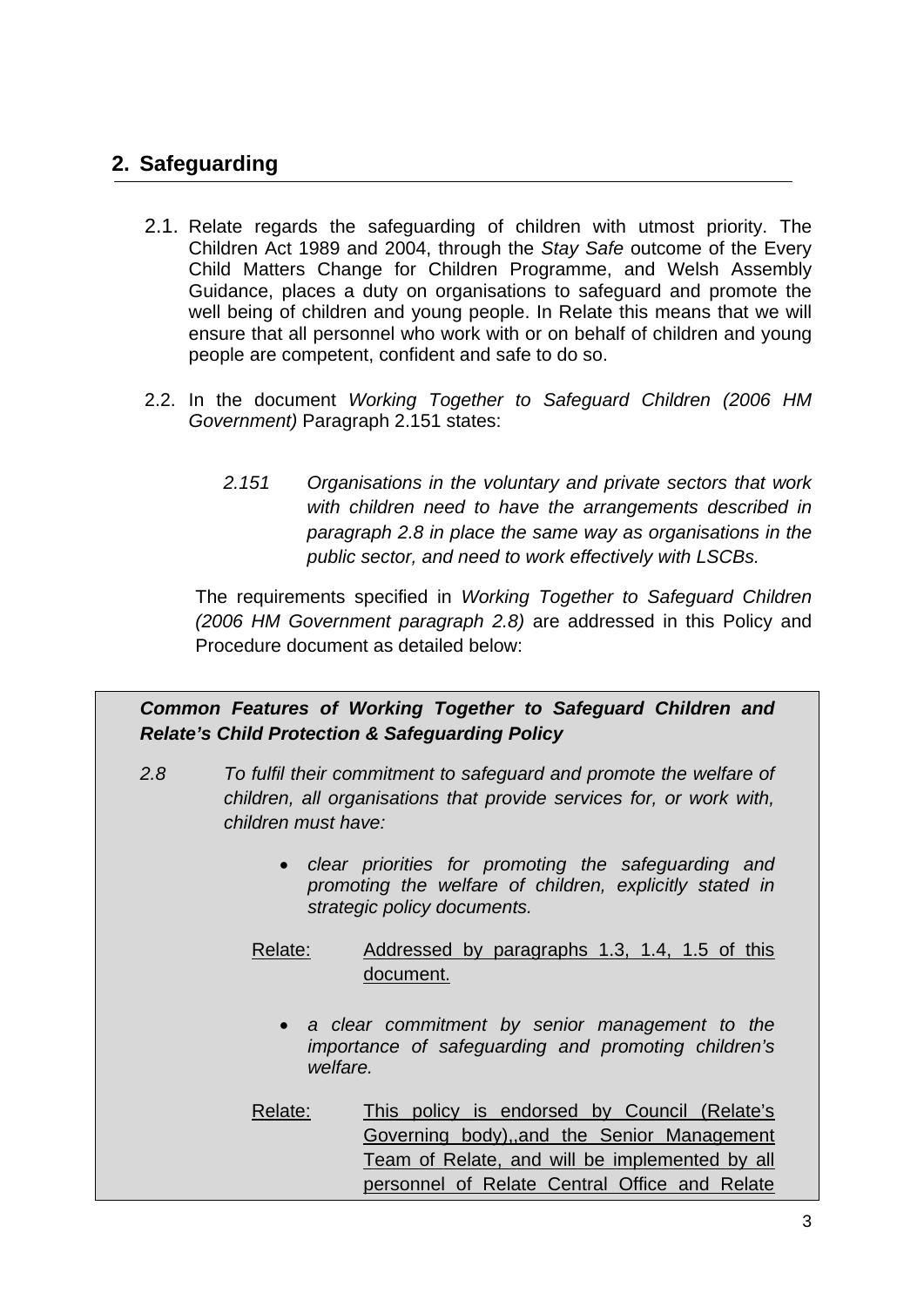Centre Managers have responsibility for disseminating and enforcing the policy within their centre.

• *a clear line of accountability within the organisation for work on safeguarding and promoting the welfare of children.* 

Relate: This is the responsibility of Relate's Child Protection and Safeguarding Group which reports to the Services and Practice Committee and meets every 6 months.

• *recruitment and human resources management procedures that take account the need to safeguard and promote the welfare of children and young people, including arrangements for appropriate checks on new staff and volunteers.* 

Relate: Section 6 of this document..

• *procedures for dealing with allegations of abuse against members of staff and volunteers.*

Relate: Section 8 of this document.

• *arrangements to ensure that all staff undertake appropriate training to equip them to carry out their responsibilities effectively, and keep this up to date by refresher training at regular intervals; and that all staff, including temporary staff and volunteers who work with children, are made aware of the establishment's arrangements for safeguarding and promoting the welfare of children and their responsibilities for that.*

## Relate: Section 7 of this document.

• *policies for safeguarding and promoting the welfare of children (e.g. pupils / students) including a child protection policy, and procedures that are in accordance with guidance and locally agreed inter-agency procedures* 

Relate: Sections 1,2,4 and 5 of this document.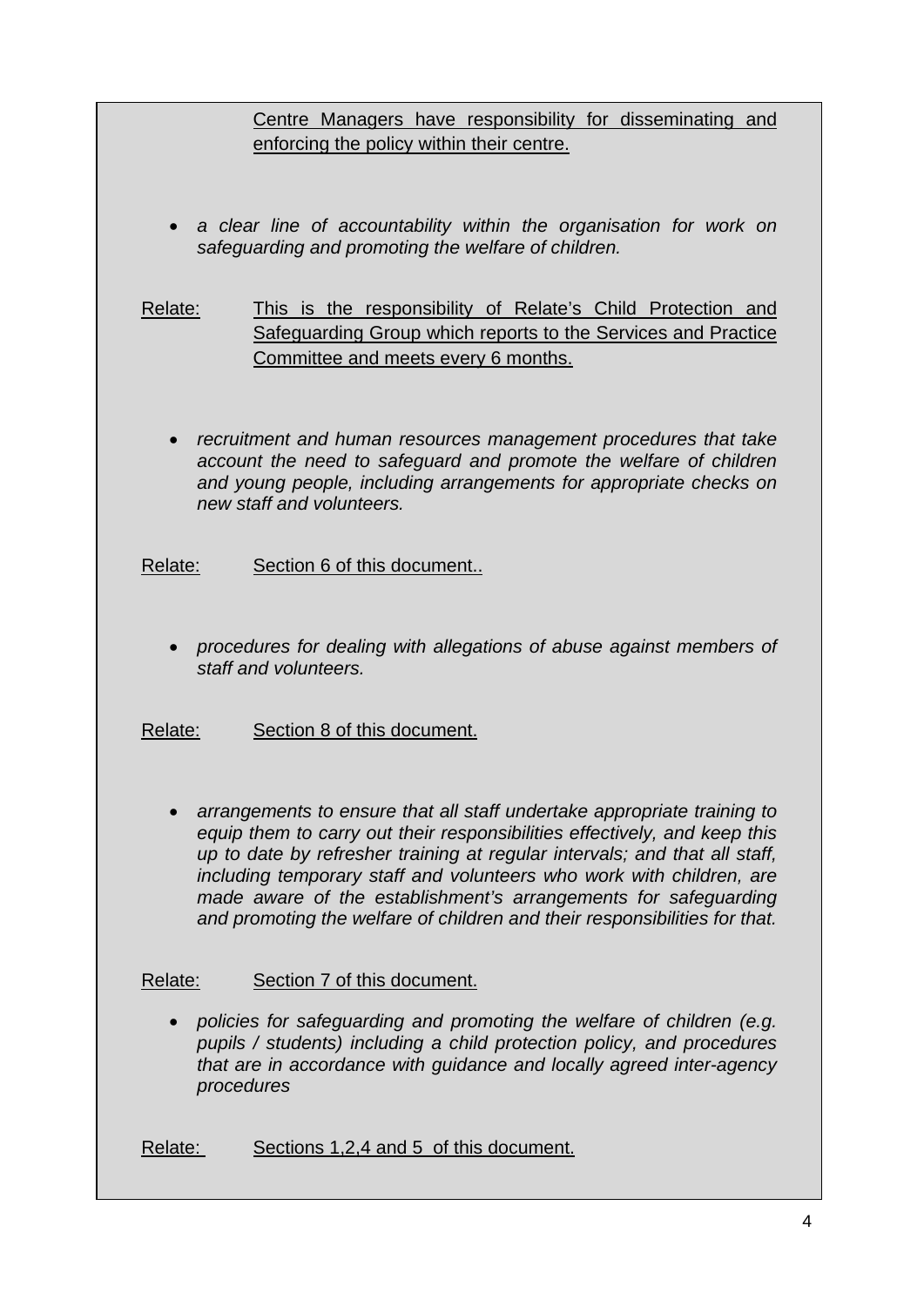• *arrangements to work effectively with other organisations to safeguard and promote the welfare of other children, including arrangements for sharing information*

Relate: Section 4.1 c) and d)

- a culture of listening to, and engaging in dialogue with, children *seeking children's views in ways that are appropriate to their age and understanding, and taking account of those views in individual decisions and the establishment or development of services.*
- Relate: Relate's services for children and young people are specifically designed to listen to and engage in dialogue with children. Relate values the participation of children in the design and implementation of services and encourages this wherever possible.
	- *appropriate whistle-blowing procedures, and a culture that enables issues about safeguarding and promoting the welfare of children to be addressed.*
- Relate: Relate has a draft whistle-blowing policy in place also Section 8 deals with allegations made against Relate staff.
- 2.3. Sections 6, 7 and 8 provide further information on Relate's safeguarding procedures.
- 2.4 When delivering services in off site locations; for example schools, children's centres and community centres, Relate will require a copy of the child protection and safeguarding policy of the organisation providing the premises.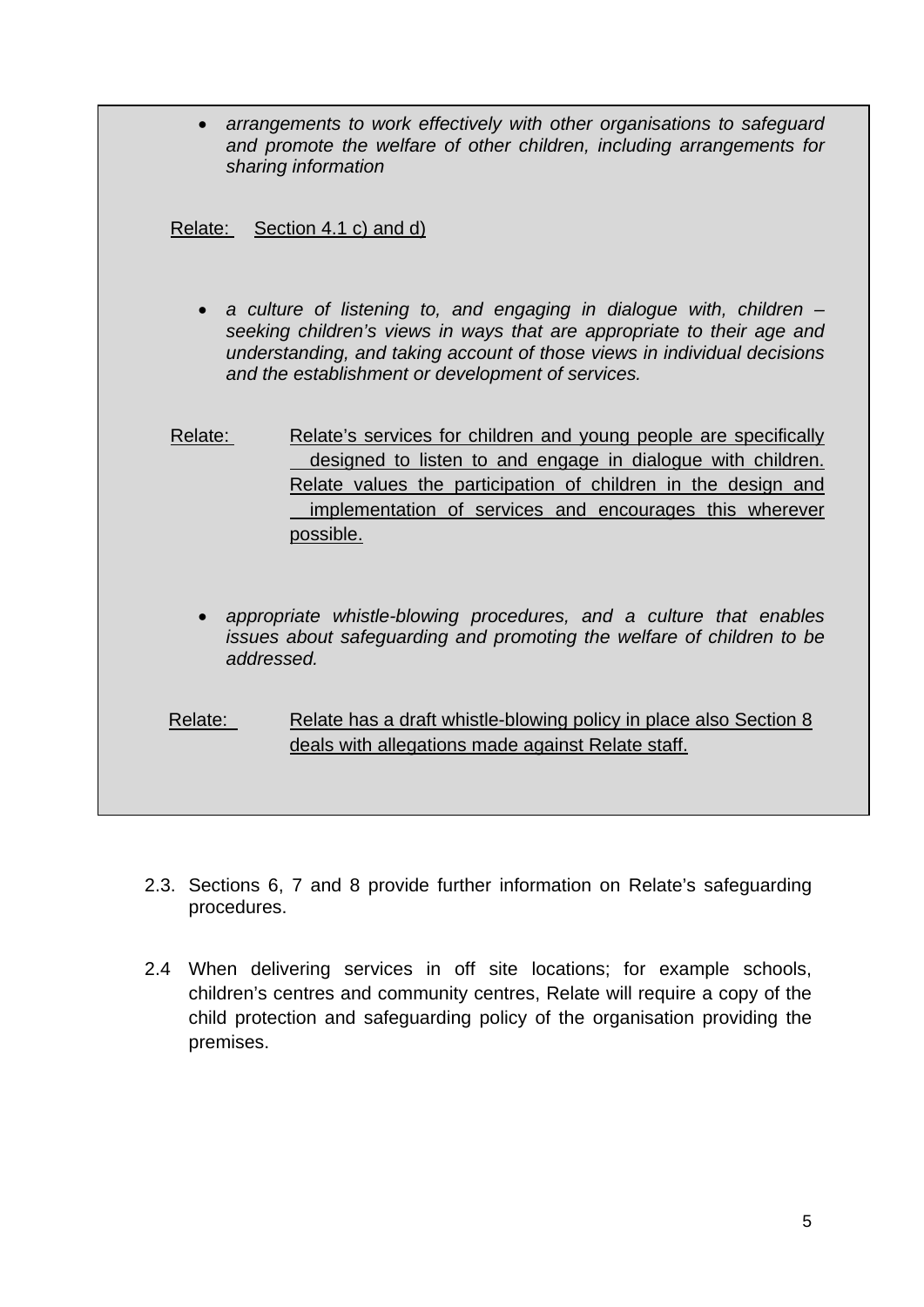<span id="page-5-0"></span>3.1. **Physical abuse** may involve hitting, shaking, throwing, poisoning, burning or scalding, drowning, suffocating, or otherwise causing physical harm to a child. Physical harm may also be caused when a parent or carer fabricates the symptoms of, or deliberately induces illness in a child.

Physical abuse, as well as being a result of an act of commission can also be caused through omission or the failure to act to protect.

It is now a criminal offence if a child is assaulted and it leaves a mark, or causes mental cruelty. (Children Act, 2004)

- 3.2. **Emotional abuse** is the persistent emotional ill-treatment of a child such as to cause severe and persistent adverse effects on the child's emotional development. It may involve conveying to children that they are worthless or unloved, inadequate, or valued only insofar as they meet the needs of another person. It may feature age or developmentally inappropriate expectations being imposed on children. These may include interactions that are beyond the child's developmental capability, as well as overprotection and limitation of exploration and learning, or preventing the child participating in normal social interaction. It may involve seeing or hearing the ill-treatment of another. It may involve causing children to frequently feel frightened or in danger, or the exploitation or corruption of children. Some level of emotional abuse is involved in all types of ill treatment of a child, though it may occur alone.
- 3.3. **Sexual abuse** involves forcing or enticing a child to take part in sexual activities, whether or not the child is aware of what is happening. The activities may involve physical contact, including penetrative (e.g. rape or buggery) or non-penetrative acts. They may include involving children in looking at, or in the production of, pornographic material, or encouraging children to behave in sexually inappropriate ways.
- 3.4. **Neglect** is the persistent failure to meet a child's basic physical and/or psychological needs, likely to result in a serious impairment of the child's health or development. Neglect may occur during pregnancy as a result of maternal substance abuse. Once a child is born, neglect may involve a parent or carer failing to provide adequate food and clothing, shelter including exclusion from home or danger, failure to ensure adequate supervision including the use of adequate care-takers, or the failure to ensure access to appropriate medical care or treatment. It may also include neglect of, or unresponsiveness to, a child's basic emotional needs.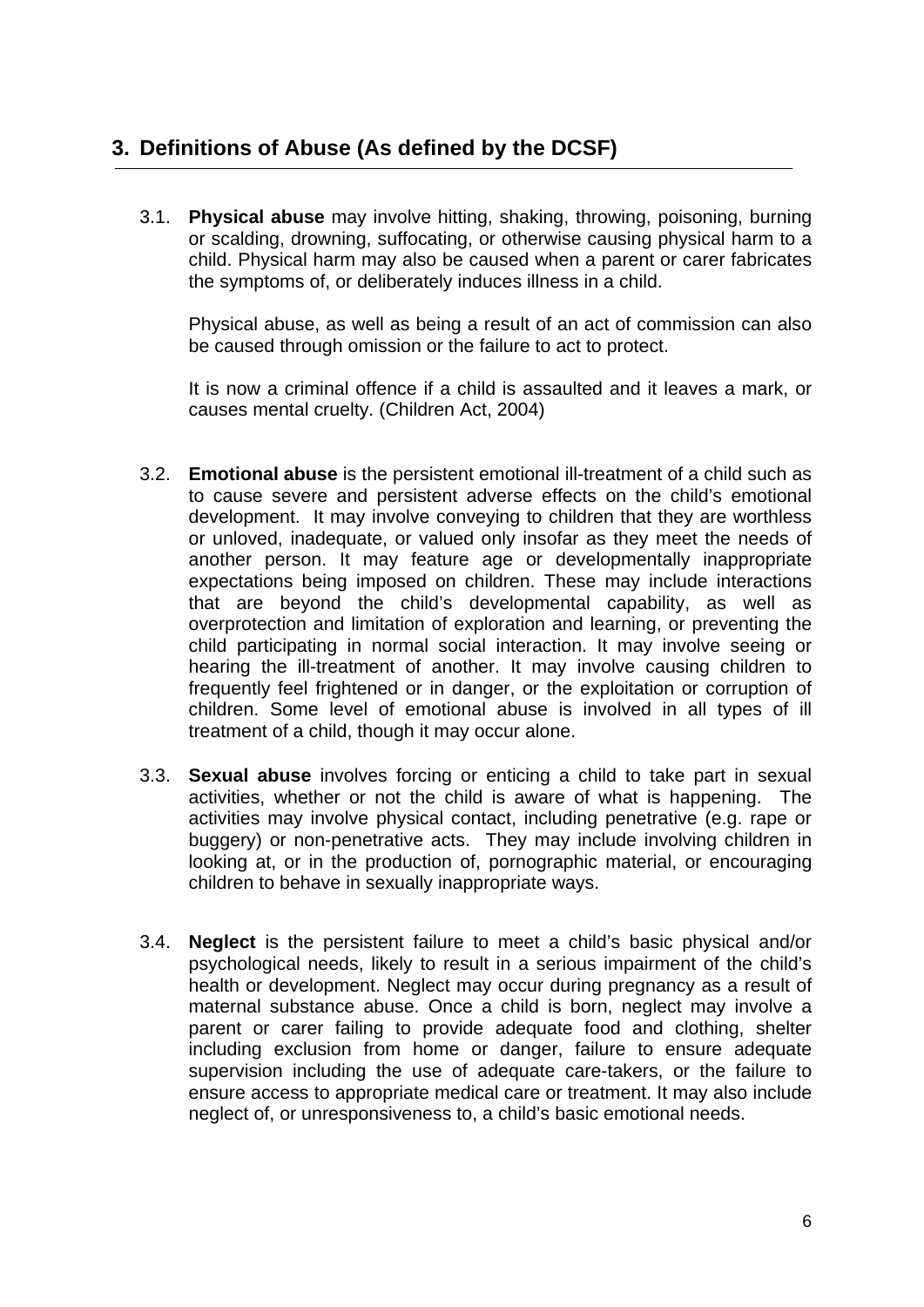## **Other forms of abuse to consider are:**

- 3.5. **Bullying** is deliberately hurtful and harmful behaviour, often repeated over a period of time and from which it may be difficult to defend. Bullying may take many forms, including: physical attacks, verbal (which would include name-calling, threats, racist or homophobic remarks) and emotional (for example, isolating an individual from the activities and social acceptance of other young people). Cyberbullying involves making use of the internet, mobile phones or any other electronic device used to communicate with, to taunt, intimidate or threaten.
- 3.6. **Domestic Abuse** The Government defines domestic violence as "Any incident of threatening behaviour, violence or abuse (psychological, physical, sexual, financial or emotional) between adults who are or have been intimate partners or family members, regardless of gender or sexuality." This includes issues of concern to black and minority ethnic (BME) communities such as so called 'honour based violence', female genital mutilation (FGM) and forced marriage.

Where there is evidence of domestic violence, the implications for any children in the household should be considered, including the possibility that the children may themselves be subject to violence, or may be harmed by witnessing or overhearing the violence. (*Working together to Safeguard Children 2006 paragraph 11.45*)

- 3.7. **Forced Marriage** is a marriage in which one or both spouses do not (or, in the case of some vulnerable adults, cannot) consent to the marriage and duress is involved. Duress can involve physical, psychological, financial, sexual and emotional pressure.
- 3.8. **Honour- based Violence** The term "honour crime" or "honour-based violence embraces a variety of crimes of violence (mainly, but not exclusively against women), including assault, imprisonment and murder where the person is being punished by their family or their community.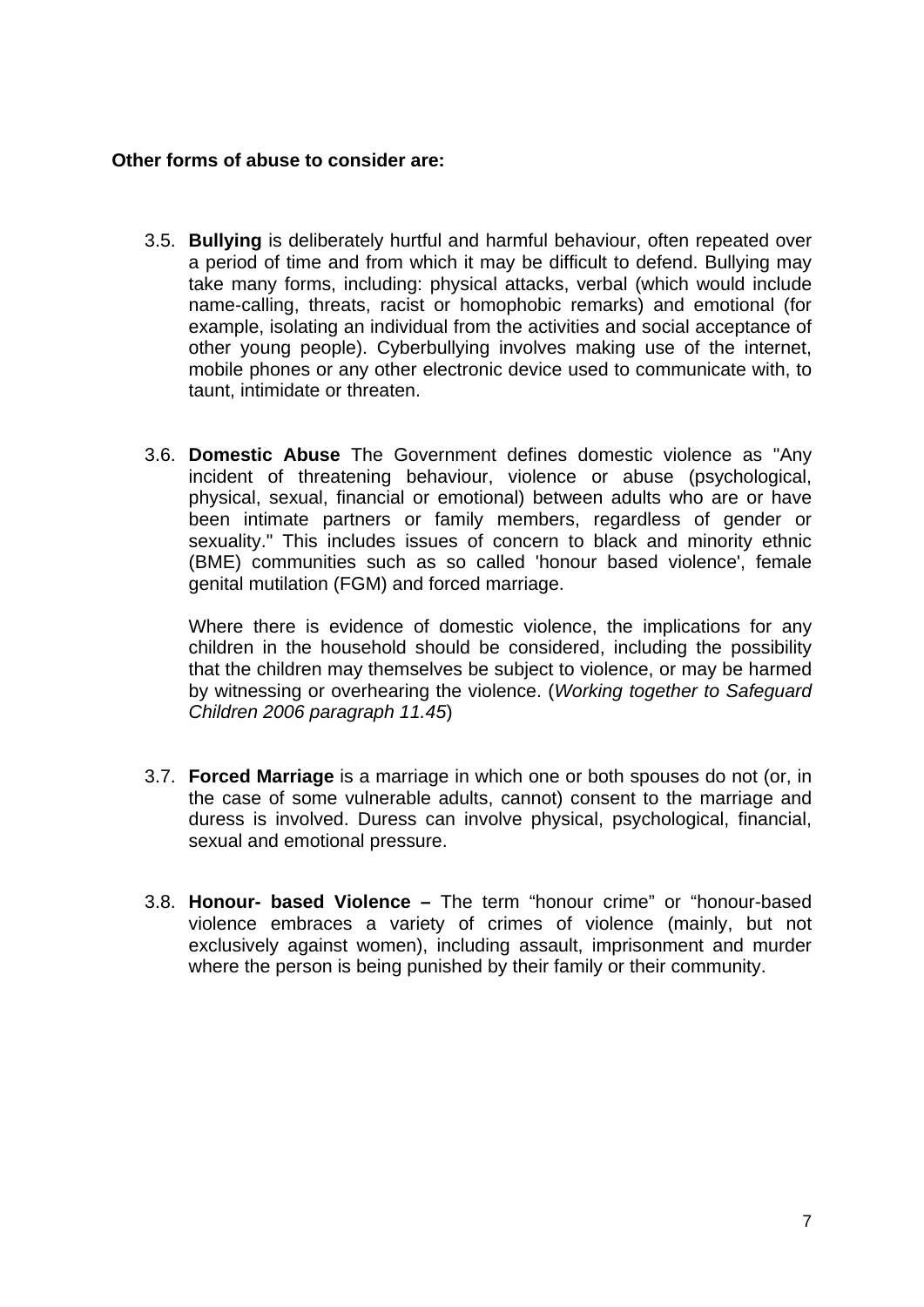## <span id="page-7-0"></span>**4. Policy Implementation**

- 4.1 Relate's response to protecting and safeguarding the welfare of children is:
	- a) To provide appropriate training and development opportunities to all members of staff, volunteers and trustees, to ensure that they are aware of the issue of child protection and the procedures outlined in this document.
	- b) To ensure all staff understand their responsibilities in relation to safeguarding children and young people.
	- c) Centres must establish links with their local Police Child Protection Unit (CPU) and Children's Social Care and have their contact details readily available.
	- d) To make appropriate referrals to the Police and / or Children's Social Care where there are concerns that a child is or may be being abused (as detailed in Section 5 - Procedures)
	- e) To strictly forbid any relationship between Relate staff members and children receiving a Relate service, other than that of Relate service provider and service receiver.
	- f) To ensure that children and young people who receive a service from Relate staff will have their confidences respected; will not be judged, and staff will not intervene and act, except in circumstances as set out in this policy, without the child's agreement.
	- g) To recognise that a child's welfare is paramount. Therefore, in circumstances where abuse is disclosed or suspected, it may be necessary to breach a child's confidentiality to protect them from harm.
	- h) Children must be informed of this position when the Relate service is offered to them. Relate practitioners will deliver a verbal statement on confidentiality before commencing counselling or any other service.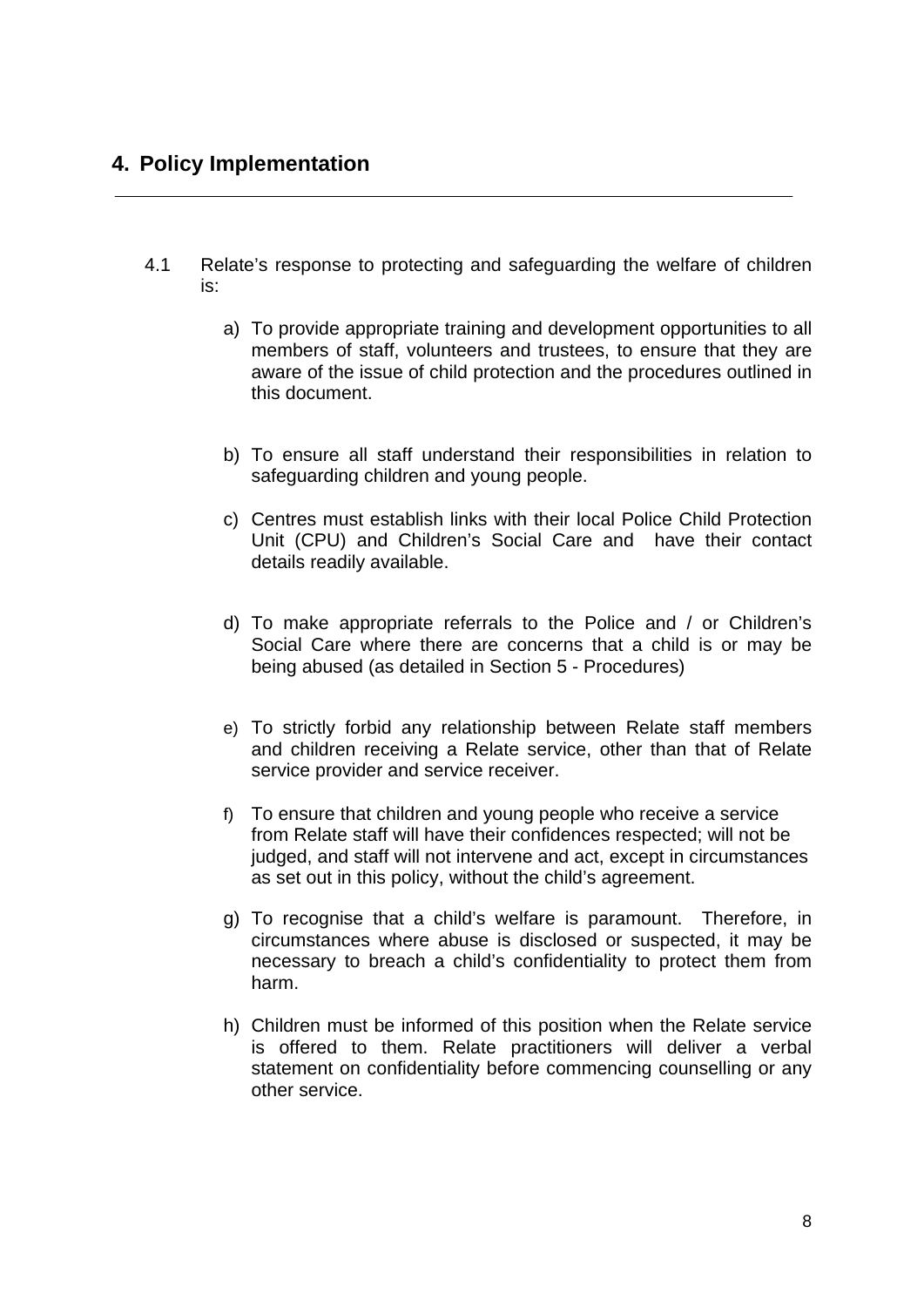i) To ensure that in situations where child abuse is alleged or suspected, Relate will take into account the following specific circumstances set out by the Children's Legal Centre (*Offering Children Confidentiality 2004*) in relation to confidentiality:

These include:

- o a child/young person in a dangerous situation
- o a situation when inaction might place them/someone else in a dangerous situation
- o a child/young person in fear of the abuser
- o when inaction infringes the rights of other children
- o when inaction could lead to someone being harmed"

Managers and practitioners should also take into account the guidance given in the government guidelines, *"Information Sharing: Guidance for practitioners and managers"* HM Government 2008 with particular regard to the *"7 Golden Rules for Information Sharing".* 

- j) To ensure that all Relate members of staff, volunteers and trustees have timely and appropriate access to a supervisor or manager to discuss matters at an early stage should they begin to have concerns about a child.
- k) To ensure that a written factual record of discussions with the child is made as soon as possible on Relate's Child Protection Record Form (CPRF) of the key details regarding the allegations and the actions taken. The record should be factual and objective in terms of what is reported by the client and not based on opinions, thoughts or impressions of Relate personnel.
- l) To ensure that if a report has been made by Relate to the Police or Children's Social Care about a child who is accessing a Relate service in a school; the school's Child Protection Officer is made aware.
- m) To ensure the safety of children with whom Relate personnel come into contact or about whom Relate personnel are made aware, the procedures in Section 5 will apply.
- 4.2. Relate has a Child Protection and Safeguarding Group that will undertake to review, update and revise this policy when and where appropriate. This group will convene not less than twice a year and additionally whenever new learning and services make it appropriate. Relate centres may wish to conduct their own review on a regular basis in order to make sure that all staff are familiar with the correct procedures.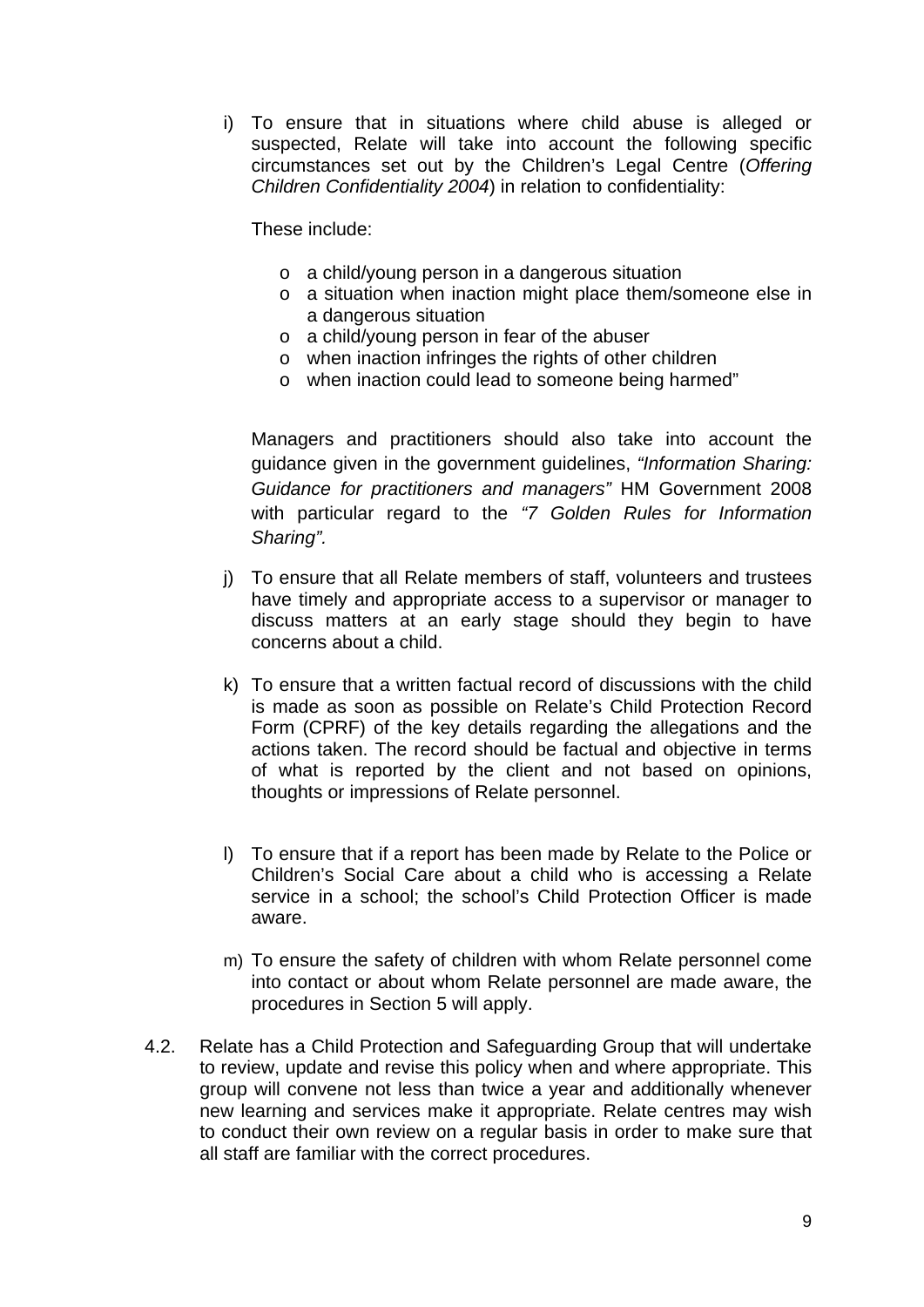## <span id="page-9-0"></span>**5. Procedures**

- 5.1 Relate's Child Protection practice will be explained at the outset of work with all clients when the practitioner delivers the confidentiality and disclosure statement. This makes it clear to clients that if they, or a child they make us aware of, is at risk of suffering, or likely to suffer, significant harm, the child's safety will take priority over all other considerations.
- 5.2 If Relate is told that a child is being abused, this will always constitute a clear cause for concern. A young person aged 18 or over, or a child under 18 who has the capacity to understand and make their own decisions, may give consent for Relate to inform the Police or Children's Social Care.

However, there may be circumstances where even if the client, whether they are an adult or a child, refuses to give consent for the Police to be informed; Relate may have to do so despite the client's wishes. The Relate practitioner should make every effort to explain why this course of action is necessary and make the client aware of what steps are being taken and by whom.

- 5.3 Any member of Relate personnel who:
	- o is informed that a child is being abused
	- o is informed that an someone is abusing a child
	- o suspects that someone is being abused or is an abusing a child
	- o is informed that a child is seriously self-harming, or has identified themselves at risk of seriously self-harming or suicide
	- a) Must report this to their Supervisor and/or Centre / Service Manager immediately.
	- b) If their Supervisor or Centre / Service Manager is not available, they should report directly to a member of RCO's senior practice team via the Practice Helpline [PHL].
	- c) Must ensure that they make a factual record of the statement given as soon as possible on the Child Protection Record Form (CPRF).
	- d) Must take care not to ask questions of the person reporting the abuse that could be construed as leading or coaching. This is because to do so could undermine any future actions that need to be taken.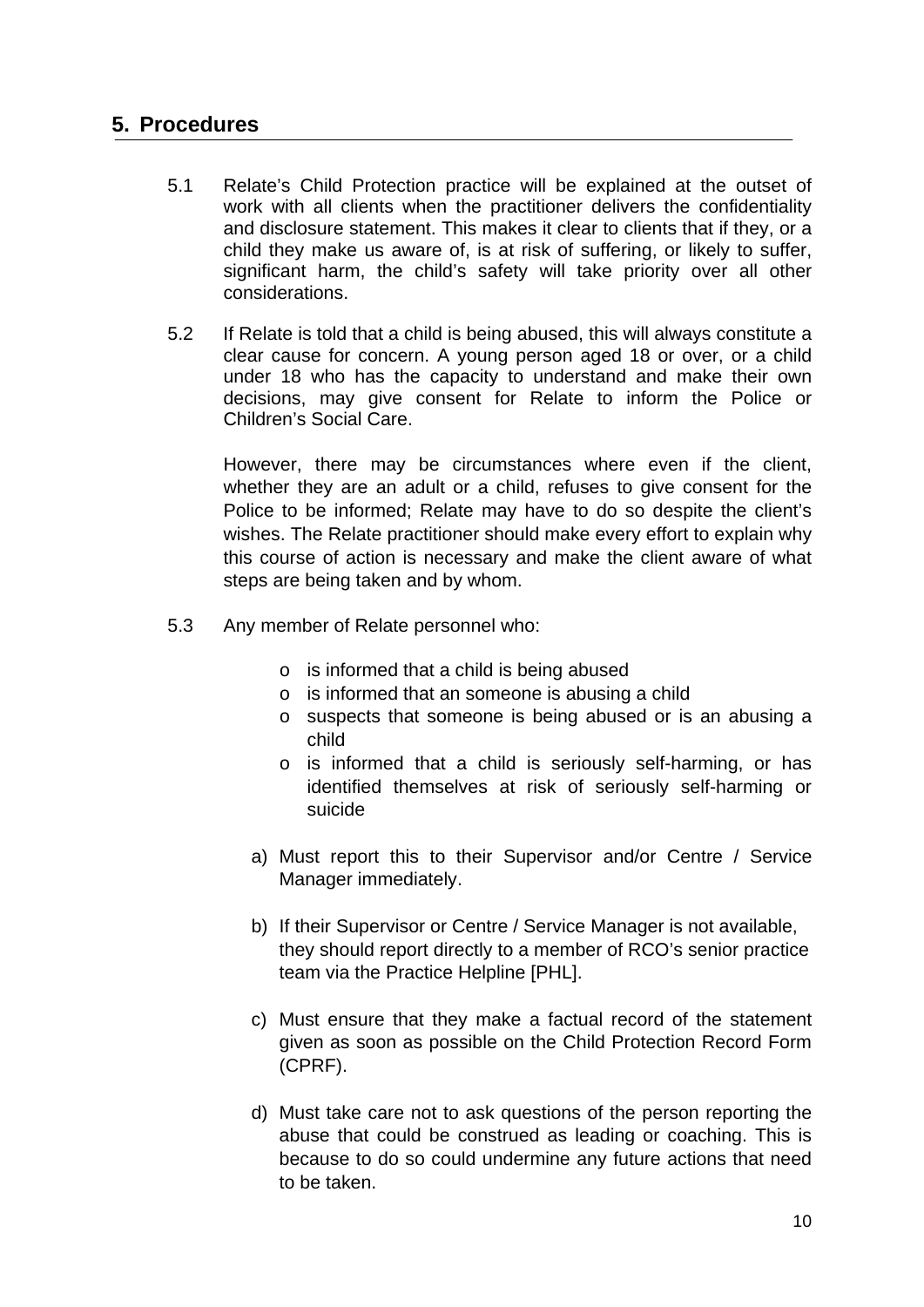- e) Must ensure that outcomes of all consultations about the concerns raised are accurately recorded on the CPRF
- f) Must ensure that ongoing concerns are consulted on and recorded in the same way

Managers / Supervisors:

- g) Must ensure that if, following consultation, it is decided to make a report to the Police Child Protection Unit or Children's Social Care, it is made in writing using the appropriate template available from RCO's senior practice team via the Practice Helpline [PHL].
- 5.4 If any Relate personnel hears from an adult client that they suffered abuse in the past as a child, their abuser may still be a threat to the safety of other children in the present time. A qualified practitioner must therefore address this with the client, supporting them while they, wherever possible, give information to the appropriate statutory authorities. Trainees must inform their supervisor who will support them in this process. The practitioner should follow the procedures  $5.3 c$ ) – e) above.
- 5.5 There are some circumstances when Relate must report to the police or social care without consulting the client. These include but are not limited to the following:
	- if we are told by someone that they or a third party have accessed images of child sexual abuse
	- if we are told by someone that they have sexually or physically abused children either in the past or the present and the person reporting to us is at risk of harming themselves.

If the client is unwilling or unable to make a disclosure to the statutory authorities, the practitioner should follow the procedures  $5.3$  a)  $- f$ ) above.

5.6 The flowchart in Appendix A should be used in conjunction with this policy for dealing with Child Protection issues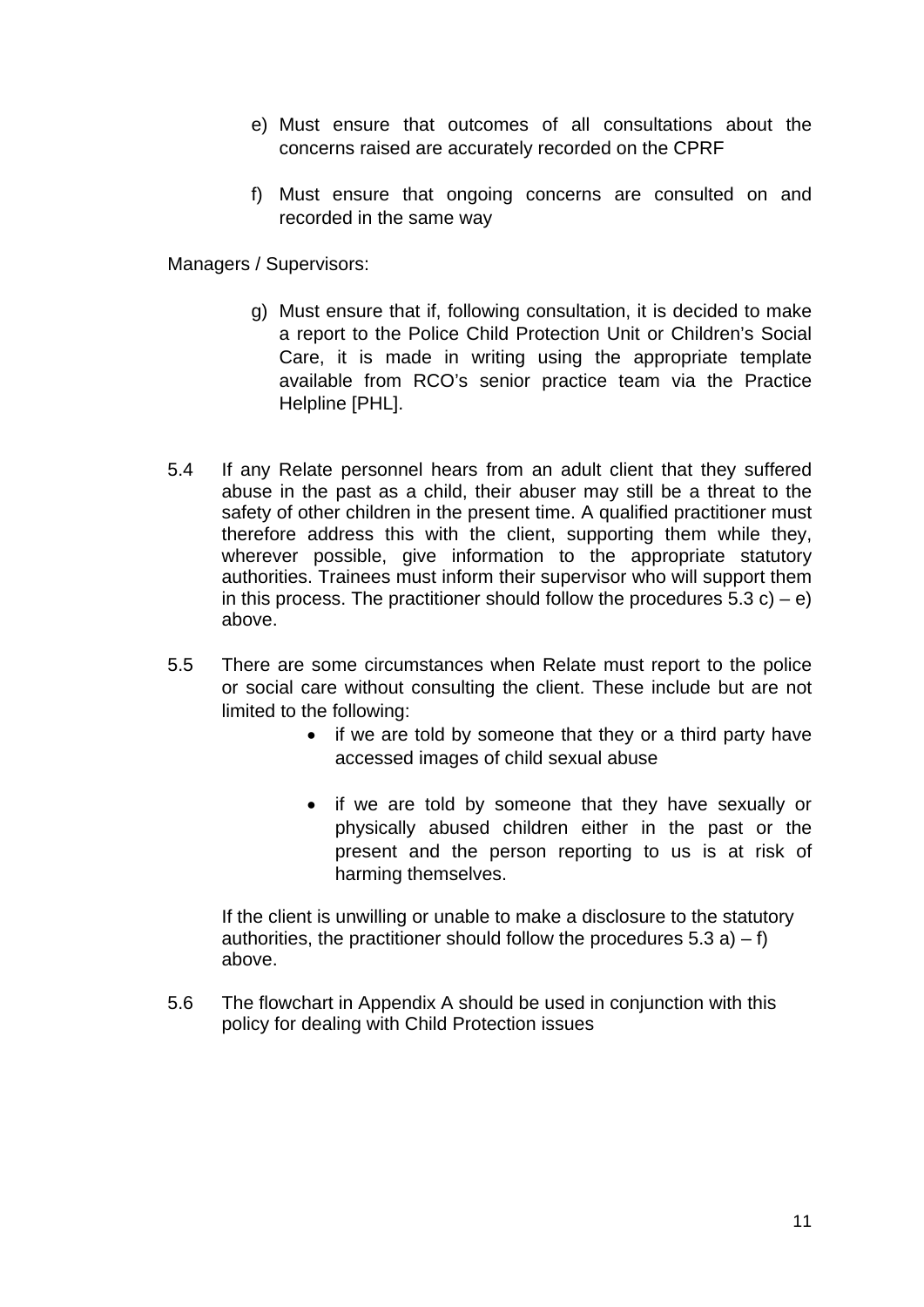## **Other safeguarding issues to consider are:**

- 5.7 If a child or young person reveals (or there is reason to suspect) any of the following :
	- They are routinely misusing substances
	- They are engaging in risky sexual behaviour
	- They have an eating disorder
	- They have a compulsive disorder which presents a serious risk to their health, for e.g. excessive use of tanning equipment.

Relate personnel should seek to discuss their concerns with a supervisor or manager at the earliest possible opportunity.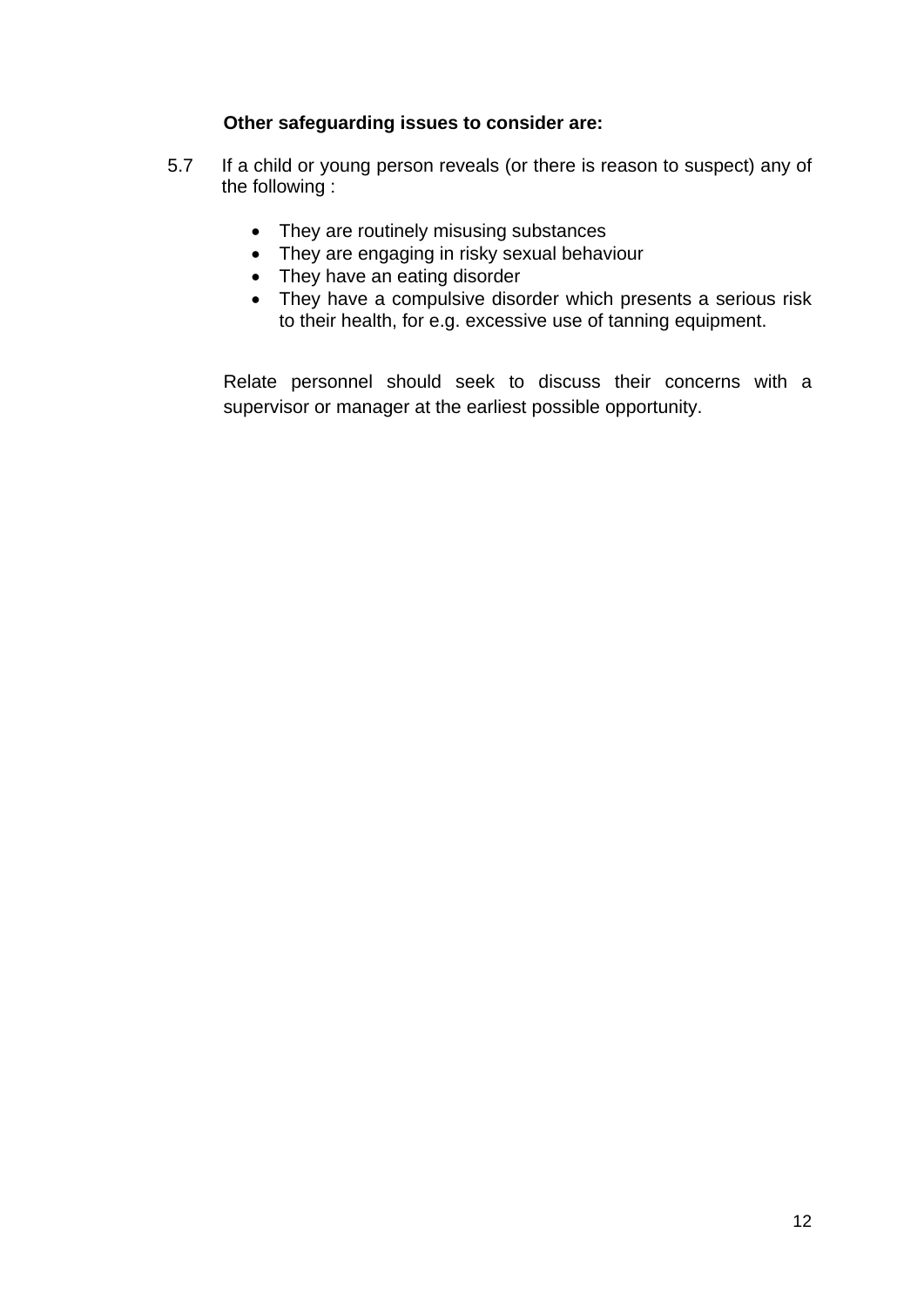## <span id="page-12-0"></span>**6. Safer Recruitment**

- 6.1 Relate Central Office and all Relate Centres will ensure that Criminal Records Bureau checks are made on all their personnel who may have direct contact with children or who have responsibility for client services where issues of children's safety and welfare may arise. This will need to include trustees, Centre Managers or Central Office Service Managers and support staff as well as supervisors and paid and voluntary practitioners.
- 6.2 Relate will not discriminate unfairly against applicants with a criminal record. Having a criminal record will not necessarily bar an applicant from working for Relate. However, the nature of a disclosed conviction and its relevance to the role in question will be considered and action will be taken as necessary to protect children and the good reputation of Relate.
- 6.3 Relate must obtain references (see References Template) for a practitioner wishing to work with a child before offering the practitioner a position. It is recommended that referees are called to have a conversation about an applicant's suitability. Any discrepancies, including gaps in employment history, in an applicant's application or C.V. must be addressed with the applicant.
- 6.4 Relate must specify within the job description of the position being advertised what the role requires in regards to safeguarding requirements including CRB / ISA checks.
- 6.5 Relate practitioners recruited to work with children from October 2010 will be required to be registered on the Independent Safeguarding Authority database. Managers must check that this is the case before offering the practitioner a position.
- 6.6 Trustees and Managers must ensure that staff and volunteers they recruit or appoint receive induction on Relate Child Protection and Safeguarding Policy and Procedures.
- 6.7 As a matter of good practice Relate Centre Managers who manage services provided for children and are responsible for staff recruitment should obtain a copy of the DCSF publication *Safeguarding Children and Safer Recruitment in Education* for reference*:*

*[http://www.everychildmatters.gov.uk/\\_files/AD6343FE3EF01D9FC86617F](http://www.everychildmatters.gov.uk/_files/AD6343FE3EF01D9FC86617FE11940A48.pdf) [E11940A48.pdf](http://www.everychildmatters.gov.uk/_files/AD6343FE3EF01D9FC86617FE11940A48.pdf)*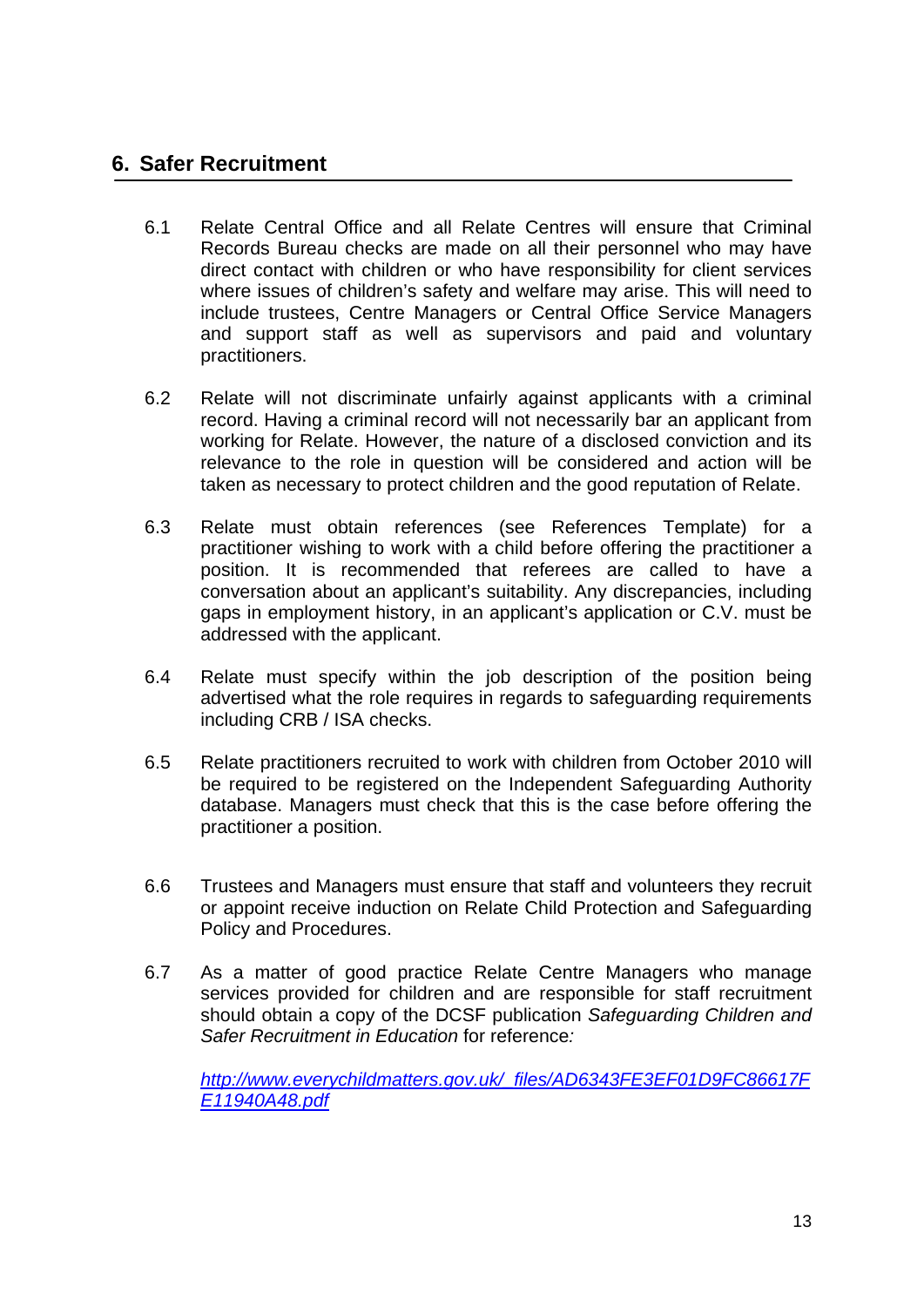# <span id="page-13-0"></span>**7. Training for Child Protection and Safeguarding**

- 7.1 All Relate personnel are required to read this Policy and Procedure together with the Department for Children Schools and Families (DCSF) booklet "What To Do If You're Worried A Child Is Being Abused" and to act at all times in a way that is consistent with these documents and with relevant legislation.
- 7.2 All Relate personnel must attend regular Child Protection and Safeguarding training and Domestic Violence and Abuse Awareness training. Managers and supervisors must ensure that they are up to date with the latest developments in child protection and safeguarding.
- 7.3 It is the Centre Manager's responsibility to establish contact with the senior social services staff responsible for child protection in their catchment area, to be familiar with the local procedures under the Local Safeguarding Children Board and to ensure that Centre referral processes take account of these.
- 7.4 All Centre Managers must undertake Child Protection training up to Level 2 (or the equivalent run by the local authority). Local Safeguarding Children Boards (LSCBs) in each local area should offer this training on a regular basis.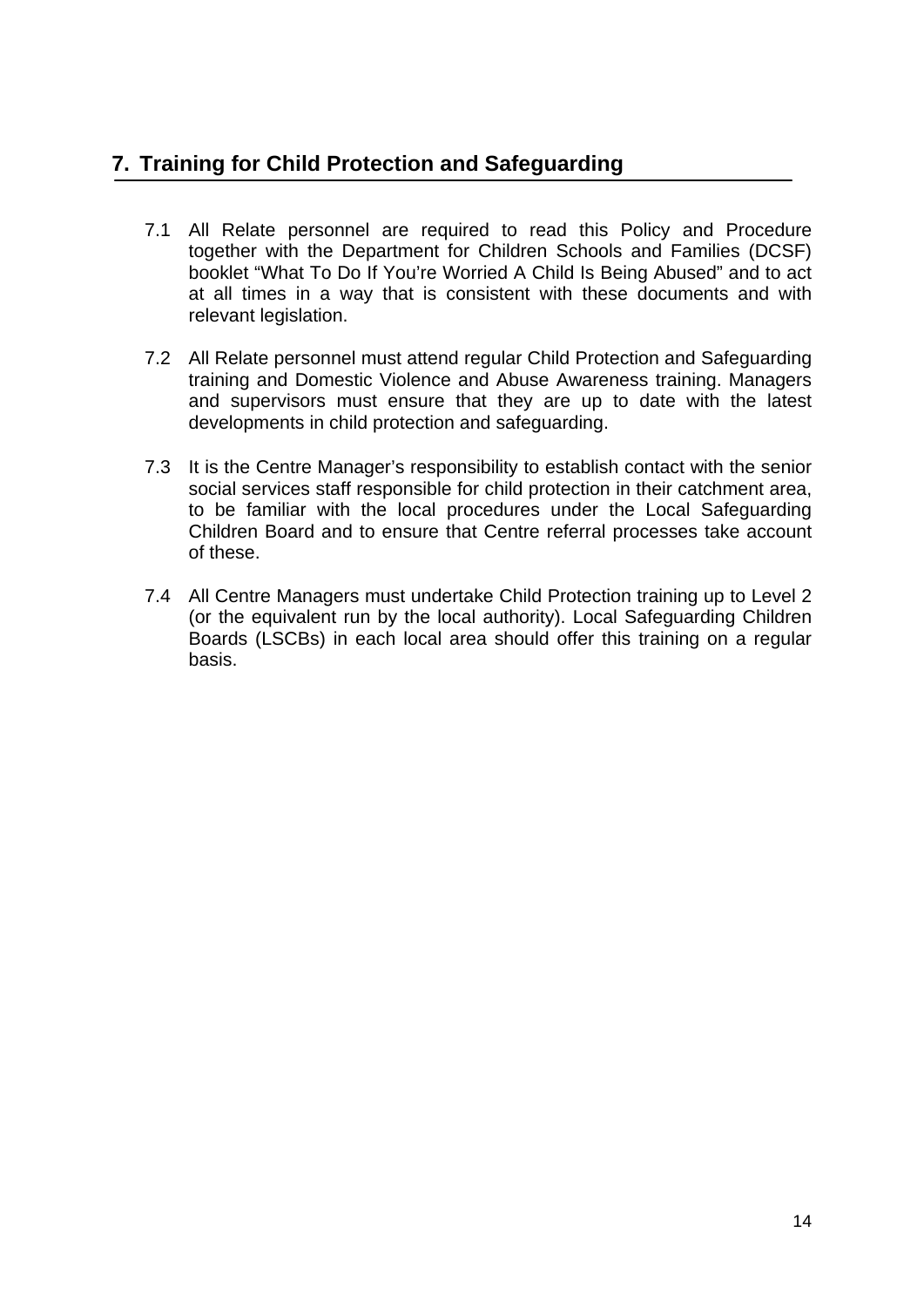## <span id="page-14-0"></span>**8. Dealing with allegations made against a Relate member of staff**

- 8.1. Any information that gives rise to concern or suspicion about any Relate personnel must be reported by the person who has this information to their Centre/Service/Scheme Manager [unless the concern involves the Centre/Service/Scheme Manager and then the report should be made to the chair of trustees. The Centre/Service/Scheme Manager must consult with a member of RCO's senior practice team via the Practice Helpline [PHL] within the same working day in order to clarify and consider all relevant information and factors.
- 8.2. The Centre/Service/Scheme Manager will record the concerns on a Child Protection Record Form [CPRF] and the PHL will complete a Log of the consultation.
- 8.3. The Centre/Service/Scheme Manager will also inform the Chair of Trustees with regards to the concerns that have been raised.
- 8.4. Relate's Complaints procedure must be implemented.
- 8.5. Following discussions, the PHL staff member will inform either the Director of Services and Practice or the Head of Practice Standards who will consult with a solicitor and advise the Centre Manager and / or Chair on the appropriate action to take.
- 8.6. If, following this discussion, it becomes quite clear that there is no cause for concern, the Centre/Service/Scheme Manager will make a note on the CPRF of the circumstances and the reason for not taking action, including the date, time and signature.
- 8.7. If it is advised that the Police must be informed the Centre/Service/Scheme Manager / Chair must do so immediately and supplement this using the appropriate template using the appropriate template available from RCO's senior practice team via the Practice Helpline [PHL].
- 8.8. Appropriate support must be offered to the member of staff against whom the allegations have been made during the period of investigation.
- 8.9. It is advised that Appendix 5 (pages 239-247) Procedures for managing allegations against people who work with children from the *"Working together to Safeguard Children"* document should be referenced when conducting an investigation. Page 242 advises that the LADO should be advised when an allegation is made against a member of staff.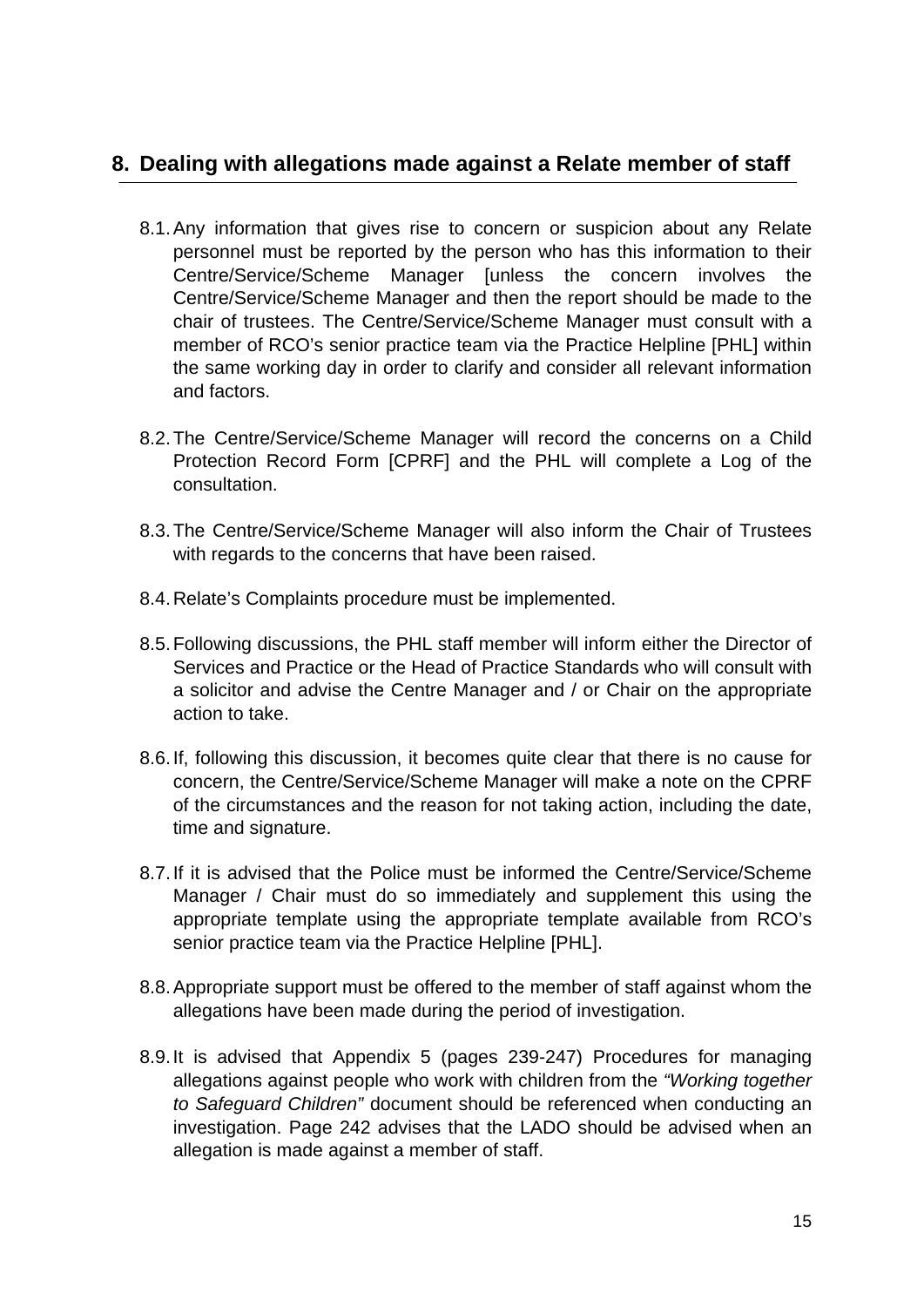# <span id="page-15-0"></span>**9. Definitions and Acronyms**

- Centre Member organisation of the Relate Federation
- Child The Children Act 1989 defines a child as a person under the age of 18. This policy accordingly applies to children / young people under the age of 18.
- Child abuse "Somebody may abuse or neglect a child by inflicting harm, or by failing to act to prevent harm. Children may be abused in a family or in an institutional or community setting; by those known to them or, more rarely by a stranger" (from *Working Together to Safeguard Children –*HM Government 2006)
- CAFCASS Children and Family Court Advisory and Support Service
- CAMHS Child and Adolescent Mental Health Services
- CEOP Child Exploitation and Online Protection centre
- CPRF Child Protection Record Form: Form used by Relate to capture the details of any cases where there is, or is suspected, child protection concerns.
- CPP Child Protection Plan: A child protection plan is a working tool that should enable family and professionals to understand what is expected of others. The aims of the plan are:
	- To keep the child safe
	- To promote their welfare
	- If it can be done safely, to support the wider family to care for them.
- CPS Crown Prosecution Service
- CPU (Police) Child Protection Unit
- CRB Criminal Records Bureau: is the body that discloses information about criminal records and other pertinent information about potential unpaid or paid employees.
- CRB Disclosure Describes information received from the CRB regarding employee / potential employee or volunteer.:
- DCSF Department for Children, Schools and Families
- DCPO (School) Designated Child Protection Officer
- DFES Department for Education and Schools (now DCSF)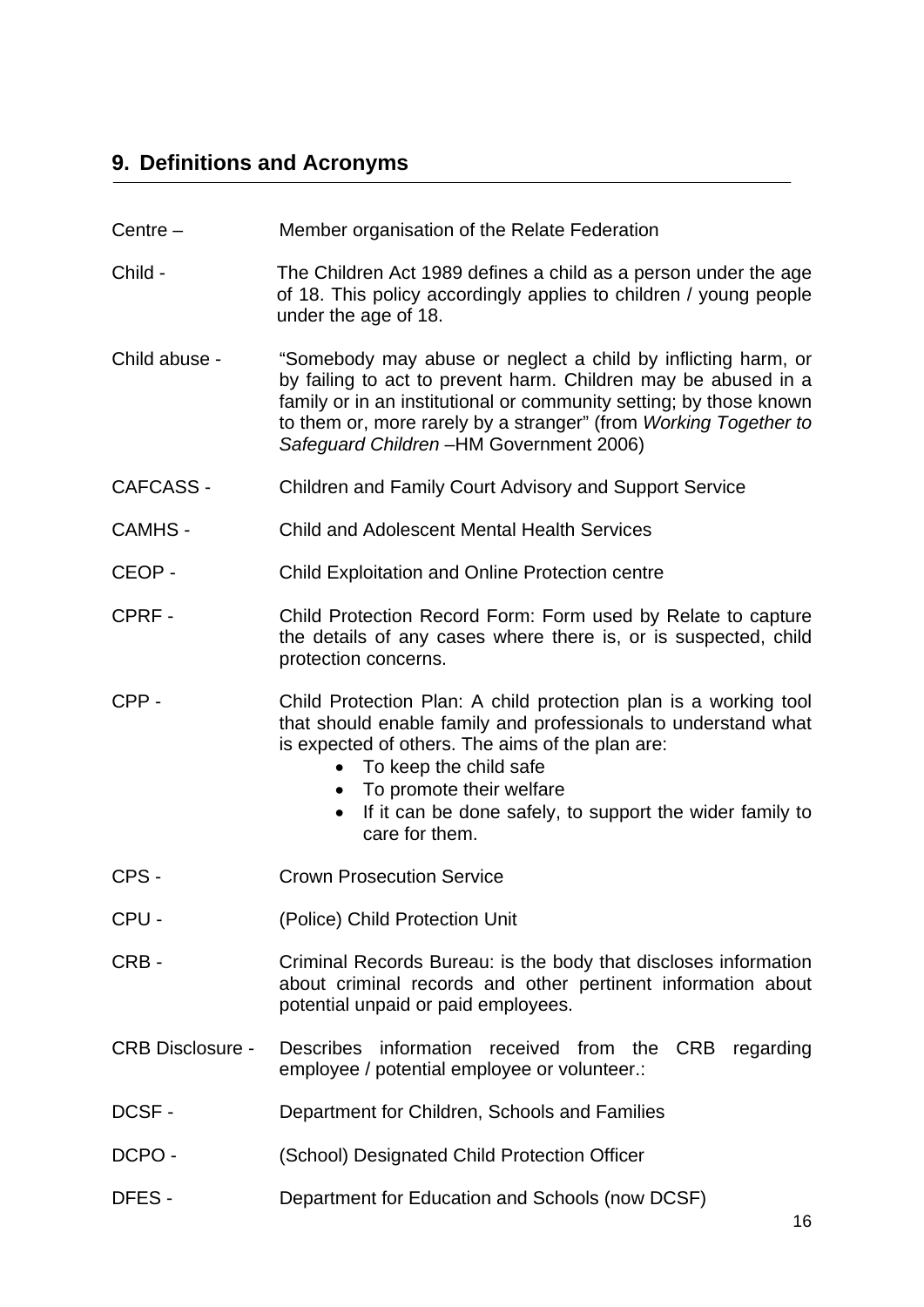- Disclosure of Abuse This term covers any information given to Relate about abuse of a child.
- DVA Domestic Violence and Abuse
- ECM Every Child Matters:

The Government's aim is for every child, whatever their background or their circumstances, to have the support they need to:

- Be healthy
- Stay safe
- Enjoy and achieve
- Make a positive contribution
- Achieve economic well-being
- ISA Independent Safeguarding Authority
- LADO Local Authority Designated Officer
- LSCBs Local Safeguarding Children Boards
- MAPPA Multi Agency Public Protection Arrangements
- MARAC Multi Agency Risk Assessment Conference
- Manager The term "manager" refers to those who have responsibility for managing Relate services which may be accessed by a child including the management of employees and volunteers at any level.
- PHL The Relate Practice Helpline which is staffed by members of RCO senior practice team. The PHL is available to practitioners, supervisors, Centre Managers and Trustees who need to consult on difficult client cases – often involving child protection and domestic violence issues – ethical dilemmas and legal issues
- Private Fostering Private fostering is when a child under the age of 16 (under 18 if disabled) is cared for someone who is not their parent or a 'close relative'. This is a private arrangement made between a parent and a carer, for 28 days or more. Close relatives are defined as step-parents, grandparents, brothers, sisters, uncles or aunts (whether of full blood, half blood or marriage).
- RCO Relate Central Office
- Recruitment and Vetting Means selecting staff and volunteers and having clear procedures for checking that they are safe to employ.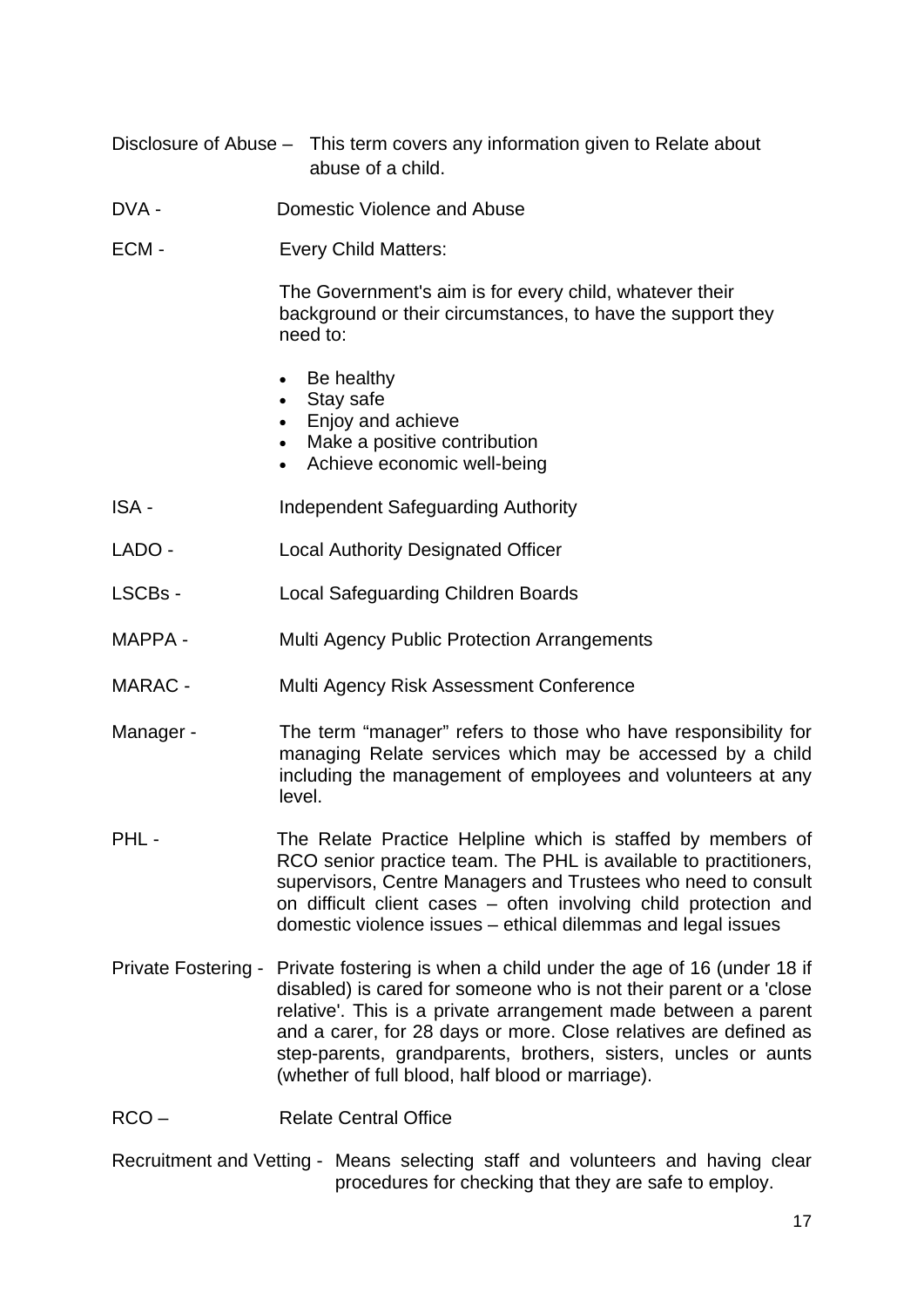- Report of Abuse When a decision is made that information disclosed by a client must be shared with the appropriate authorities, this takes the form of a factual report of the information that has been disclosed to Relate.
- Safeguarding and promoting the welfare of children is the process of "protecting children from abuse or neglect, preventing impairment of their health and development, and ensuring they are growing up in circumstances consistent with the provision of safe and effective care which is undertaken so as to enable children to have optimum life chances and enter adulthood successfully" (*Working Together to Safeguard Children;* HM Government 2006*)*
- VISOR Violent and Sexual Offenders Register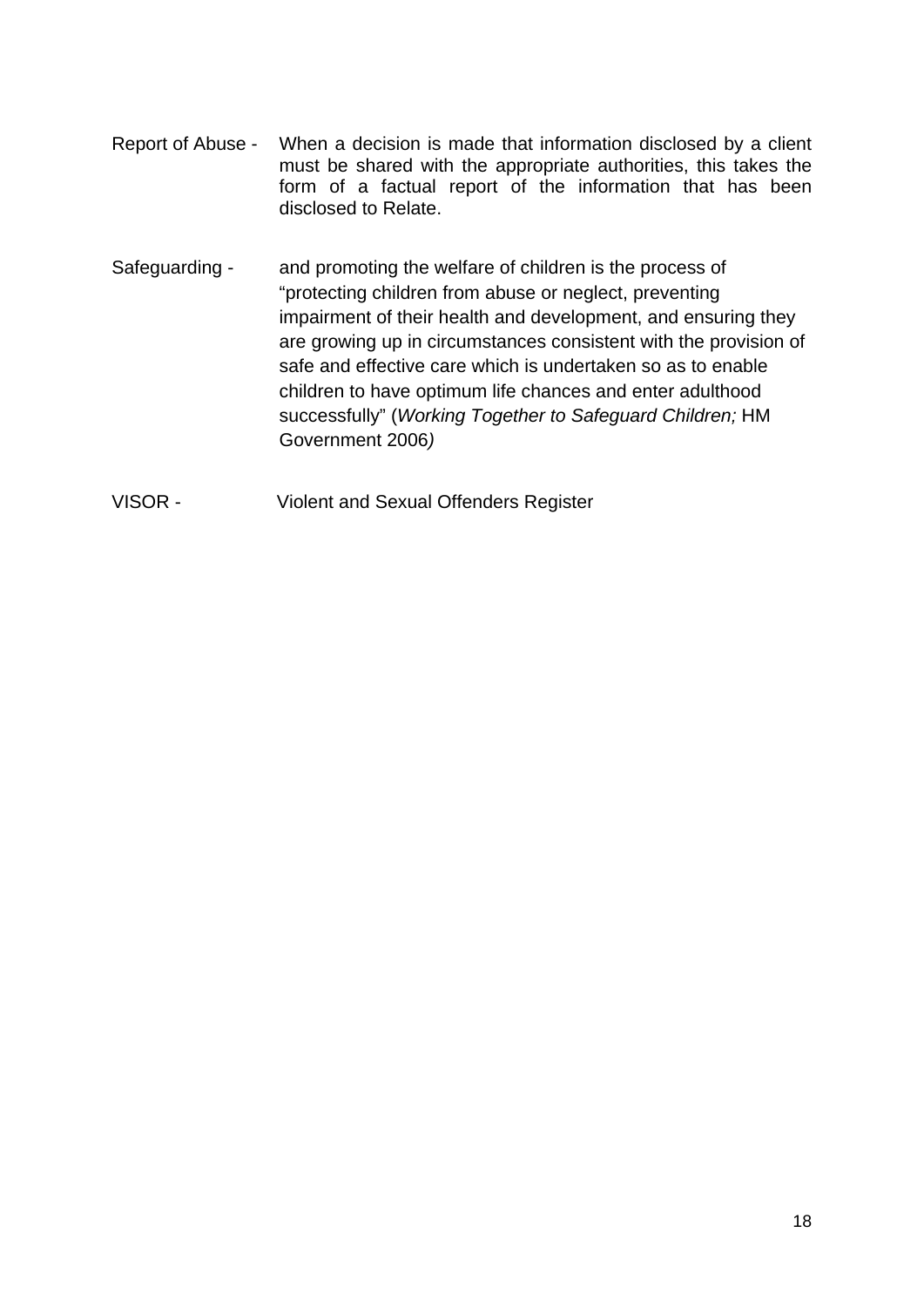## <span id="page-18-0"></span>**10. Further Resources**

- You can access the Child Protection Record Form CPRF her[e.](http://www.relateextra.org.uk/Download.asp?path=/Documents/New_Documents/Good+Practice+Guidance/Public+protection+Complaints+Ethics/Child+protection/Child+Protection+Record+Form.doc)
- You can access the oral Confidentiality and Safety Statement for Children's counselling, here.

## **Information Sheets**

- SD7 Children on Relate Premises
- SD9 Seeking Parental Consent
- LG1 Working Under Contract to Public Bodies
- LG6: Guidance for CP Disclosure
- LG7 Clients referred by Social Services or Courts
- Guidance on Relate and the Common Assessment Framework

## **Relevant Policies**

Policies can be found on Relate Extra under: *Policies & Service Specs/Policies/Approved Policies:* 

- Confidentiality & Disclosure Policy
- Domestic Violence/Abuse Policy
- Equality and Diversity Policy
- Clients' Complaints Procedure
- Disciplinary Policy
- Criminal Records policy

## **Practice Helpline**

The Practice Helpline can be contacted on **0845 456 4753** Monday – Friday from 9.00am – 5.00 pm

## **Other Resources**

All Wales Child Protection Procedures [www.awcpp.org.uk](http://www.awcpp.org.uk/) 

Every Child Matters: Change for Children [www.everychildmatters.gov.uk](http://www.everychildmatters.gov.uk/)

Information Sharing: Guidance for Practitioners and Managers [www.everychildmatters.gov.uk/informationsharing](http://www.everychildmatters.gov.uk/informationsharing)

Provision of Therapy for Child Witnesses Prior to a Criminal Trial (Practice Guidance) [www.homeoffice.gov.uk](http://www.homeoffice.gov.uk/)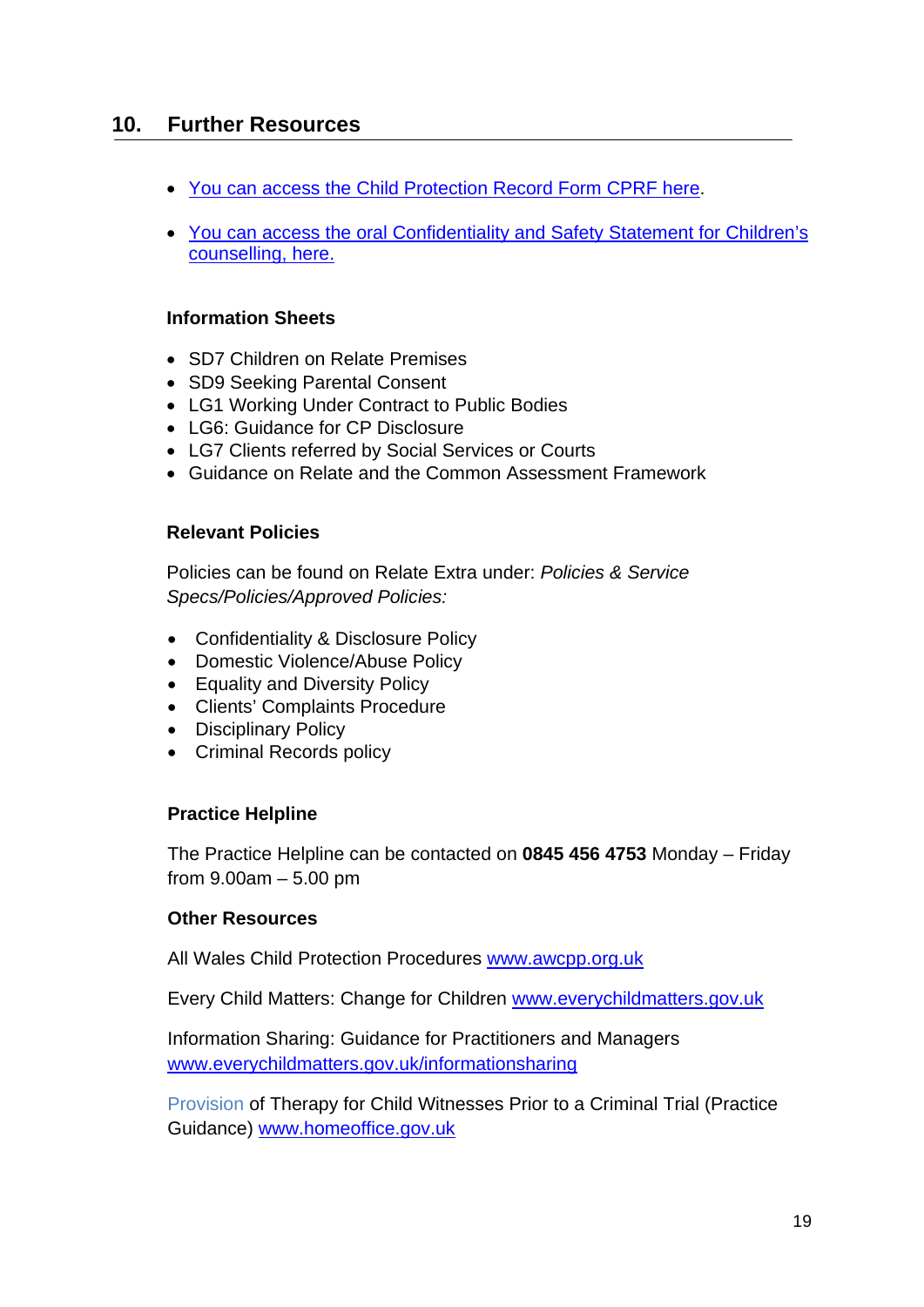Safeguarding Children and Safer Recruitment in Education [http://www.everychildmatters.gov.uk/\\_files/AD6343FE3EF01D9FC86617FE11](http://www.everychildmatters.gov.uk/_files/AD6343FE3EF01D9FC86617FE11940A48.pdf) [940A48.pdf](http://www.everychildmatters.gov.uk/_files/AD6343FE3EF01D9FC86617FE11940A48.pdf)

Safe from Harm (Home Office 1993) The Code of Practice for Safeguarding the Welfare of Children in Voluntary Organisations in England and Wales

What To Do If You're Worried A Child Is Being Abused <http://www.everychildmatters.gov.uk/resources-and-practice/IG00060/>

Working Together to Safeguard Children (HM Government, 2006)] <http://www.everychildmatters.gov.uk/resources-and-practice/IG00060/>

## **Legislation**

 The Children Act 1989 (England and Wales) http://www.opsi.gov.uk/acts/acts1989/ukpga\_19890041\_en\_1

 The Children Act 2004(England and Wales) [http://www.opsi.gov.uk/Acts/acts2004/ukpga\\_20040031\\_en\\_1](http://www.opsi.gov.uk/Acts/acts2004/ukpga_20040031_en_1)

 The Data Protection Act 1998 [http://www.opsi.gov.uk/Acts/Acts1998/ukpga\\_19980029\\_en\\_1](http://www.opsi.gov.uk/Acts/Acts1998/ukpga_19980029_en_1)

 The Human Rights Act 1998 http://www.opsi.gov.uk/ACTS/acts1998/ukpga\_19980042\_en\_1

Sexual Offences Act 2003

http://www.opsi.gov.uk/acts/acts2003/ukpga\_20030042\_en\_1

## **Useful Contacts**

Bullying Online [www.bullying.co.uk](http://www.bullying.co.uk/)

Child Exploitation and Online Protection centre (CEOP) [www.ceop.gov.uk](http://www.ceop.gov.uk/) 

Childline [www.childline.org.uk](http://www.childline.org.uk/) 0800 1111

 Children in Wales (Maintains an overview of policy relating to children in wales) [www.childreninwales.org.uk](http://www.childreninwales.org.uk/)

Criminal Records Bureau [www.crb.gov.uk](http://www.crb.gov.uk/) 0870 90 90 811

Criminal Records Unit in Wales [help@wcva.org.uk](mailto:help@wcva.org.uk)

Forced Marriage Unit [www.fco.gov.uk](http://www.fco.gov.uk/) 020 7008 0151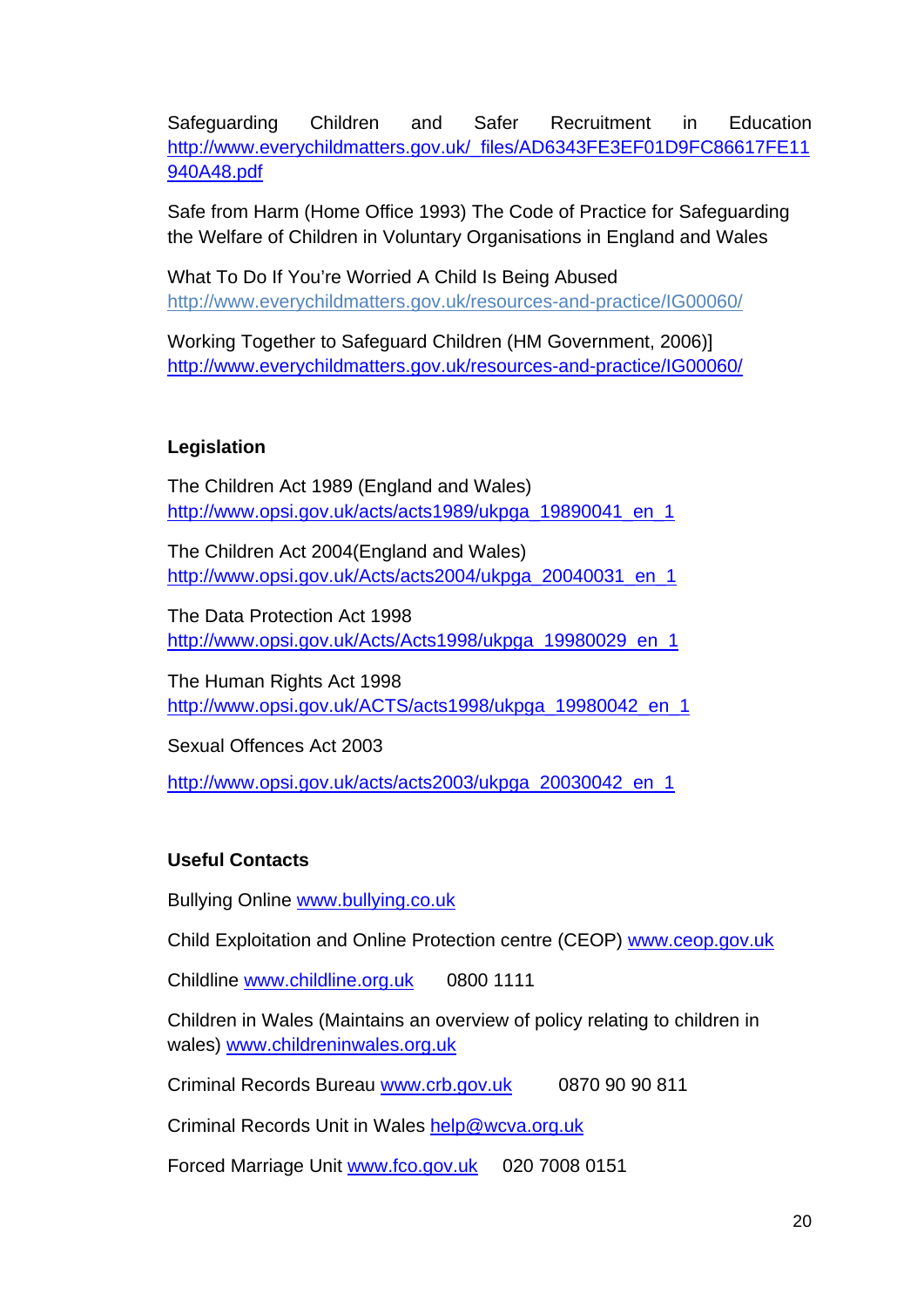Internet Watch Foundation (UK Hotline for reporting illegal content specifically child abuse images worldwide, criminally obscene material and criminally racist content) [www.iwf.org.uk](http://www.iwf.org.uk/)

Kidscape [www.kidscape.org.uk](http://www.kidscape.org.uk/) 0845 120 5204

NSPCC :

Child Protection Helpline – 0808 800 5000

Textphone (for people who are deaf or hard of hearing) - 0800 056 0566

Email – [help@nspcc.org.uk](mailto:help@nspcc.org.uk)

NSPCC Asian Child Protection Helpline – 0800 096 7719

NSPCC Cymru / Wales Child Protection Helpline – 0808 100 2524

## **CONTACT NUMBERS**

**If you are concerned about the welfare of a child please call the Initial Assessment Team on 01582 547653. The number to call for out of normal working hours emergencies is 0870 2385465***.* 

#### **Luton Borough Council website 4/12/09**

Children's Specialist Services – 0300 300 8149

Social Care out of office hours and at weekends: 08702 385465 (same as Luton)

North and Mid Beds Police 01234 841212

Luton and South Beds Police 01582 401212

NSPCC 24 hour Child Protection Helpline: 0808 800 5000

If it is an emergency, please ring 999

## **Central Bedfordshire website 23/11/2009**

Intake and Assessment team (North) 01234 223599

Intake and Assessment team (South) 01582 818499

Bedfordshire Police 01234 841212

NSPCC 24 hour Child Protection Helpline: 0808 800 5000

## **Bedford Borough Council website 23/11/2009**